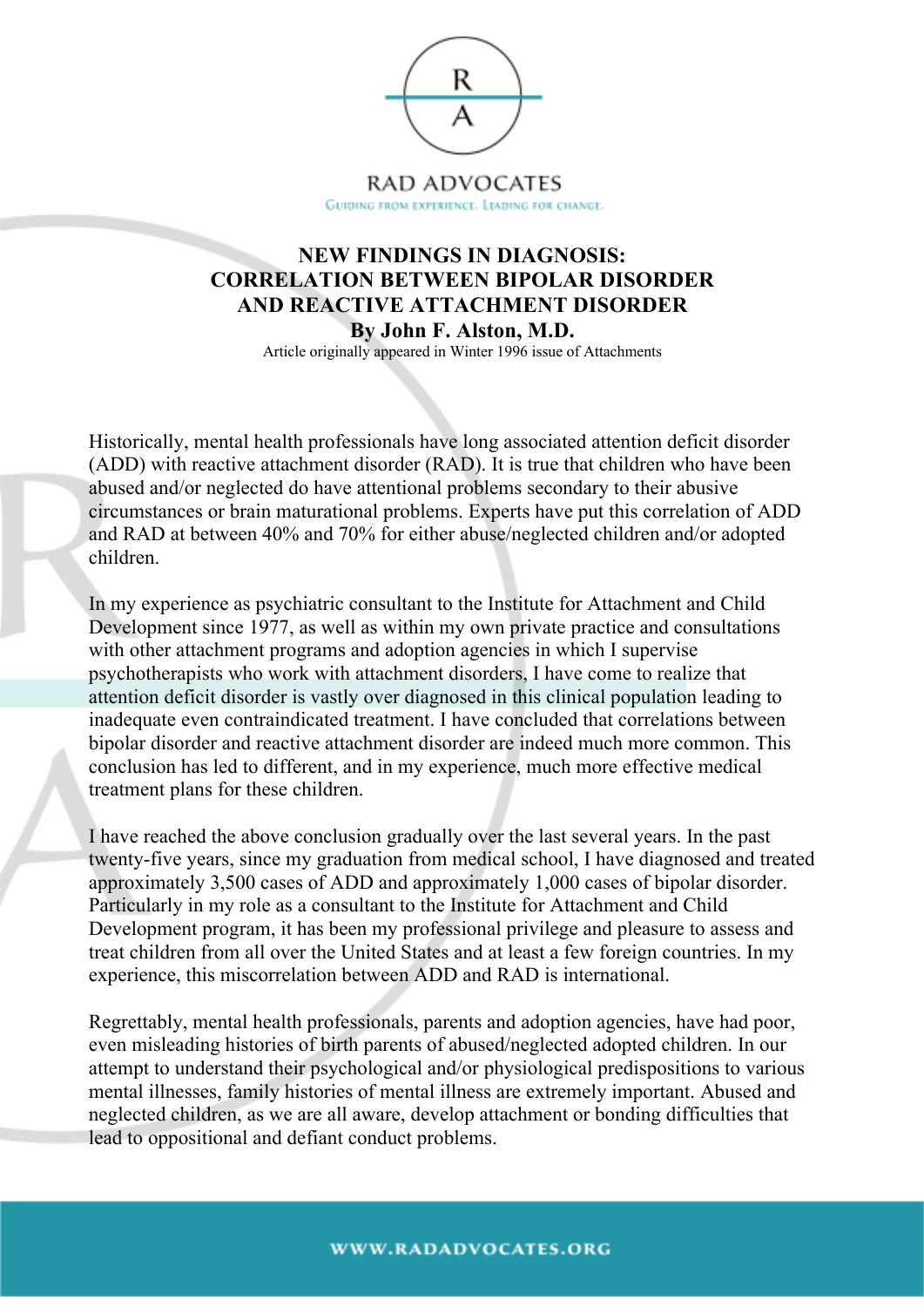

Despite this inadequacy of data regarding birth parents, enough information has emerged so that I can say with some degree of professional certainty that, in essence, there are four diagnoses of parents who are capable of abusing or neglecting their children. One of these is considered of psychological origin, one is alcohol and substance abuse, and two are well-known genetic biochemical disorders. ADD is not among them.

# **1-ANTISOCIAL (SOCIOPATHIC) PERSONALITY DISORDER**

Many of the diagnostic characteristics of children with severe reactive attachment disorder also fit adult characteristics of antisocial personality disorder. These include substantial conduct disorders including cruelty to people or animals, lying, stealing, fire setting, failure to conform to social norms, irritability, aggressivity and impulsivity. Such people have little regard for the truth and lack empathy and remorse. Many of these adults were themselves abused or neglected in early childhood.

#### **2-DISORDERS OF COGNITIVE PERCEPTION, MOSTLY BORDERLINE PERSONALITY DISORDER AND PARANOID SCHIZOPHRENIA**

The etiology of borderline personality disorder is not well understood, but there is evidence of both genetic and psychological influences, to some degree attributable to poor parenting (neglect or over-protection) between birth and three years of age. Borderline personality disorder manifests as long-term patterns of unstable mood, interpersonal relationships and self-image.

Paranoid schizophrenia is a complex disorder, usually strong genetically influenced and is characterized by thought disturbances such as delusions and hallucinations. They may be apathetic or have inappropriate affect (feeling tone). They tend to function at low levels of self-care and have frequent hallucinations or delusions related to circumscribed themes of distrust. They relate poorly to others and others have a difficult time getting close to them. As such, they do not frequent cohabit, form lasting relationships or have children. In a delusional or hallucinatory state, they are capable of abuse or neglect, though uncommonly.

## **3-ALCOHOL OR SUBSTANCE ABUSE**

In my experience working with abused children, this is the single most common characteristic of abusing parents. However, in my experience, it is also most commonly a coexistent factor of abuse. In other words, while alcohol and substance abusing parents may abuse their children, it is usually of less severity and is usually not in an ongoing manner. Purely alcohol or substance abusing parents who over-indulge and neglect or abuse their children are ordinarily regretful and remorseful of their actions.

On the other hand, if alcohol or substance abusing parents also have a coexisting antisocial personality disorder, borderline personality disorder, paranoid schizophrenia or bipolar disorder, the intensity of the abuse is more severe, and the extent of the abuse is far more lasting. Also, given the above coexistence factors, little remorse or regret is felt, leading to a cycle of continuing abusive situations.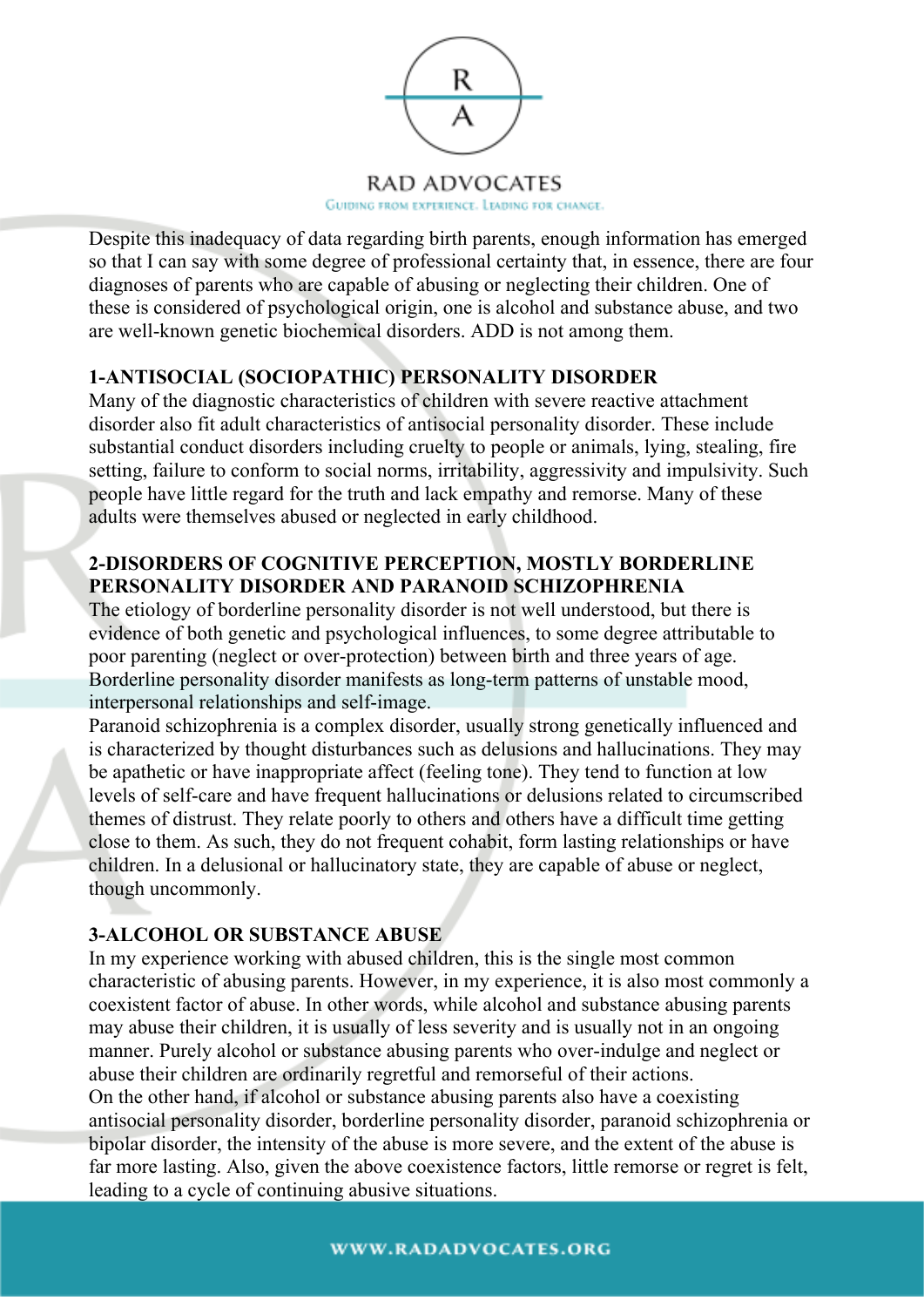

### RAD ADVOCATES

#### GUIDING FROM EXPERIENCE. LEADING FOR CHANGE.

#### **4-BIPOLAR DISORDER**

This is a common psychiatric mood disorder representing 2 to 3 percent of the general population. It is a genetic, inherited, familial disorder that ultimately results in biochemical imbalances within one's central nervous system. It manifests in manic (or hypomanic, a lesser form of manic) and/or depressive mood disturbances. In my professional experience, this is by far the disorder that has the greatest coincidence with abuse or neglect of children and as such is the genetic disorder that these children with coexistent reactive attachment disorder can inherit. The degree of self- centeredness, irritability and intensity of rage reactions while in a manic state is frequently sufficient to create severe abusive conditions. Correspondingly, the degree of profound depression is likewise severe and prolonged enough to create long standing neglectful circumstances.

Parents of children with ADD, in my professional opinion, uncommonly, even rarely, manifest sufficient self-centeredness, irritability or intensivity and frequency of rage reactions. Such parents are reality based, generally have a high regard for their children and even if they were to uncommonly abuse their children, are in almost all sets of circumstances ordinarily filled with enough regret and remorse as to learn from their own experiences and not repeat such actions. In other words, the abuse that they might render is ordinarily of a mild transient nature and not of the severe or prolonged degrees that we experience with children with emotional attachment or bonding problems. While there are some characteristics in common between ADD and bipolar disorder in children, hopefully an experienced clinician can differentiate between the two. What I have just written, however, is indeed easier said than done. Probably all experienced clinicians, myself included, have made errors in clinical judgement, confusing these two disorders.

In somewhat of an over simplified manner, most children with ADD manifest inattention (difficulty with focusing or sustaining concentration) and impulsivity. Approximately 50 percent of children with attention deficit disorder are hyperactive. There usually are multiple subtle differences between ADD and bipolar disorder so as to hopefully differentiate between the two.

While some children with ADD have difficulty getting to sleep, many children with bipolar disorder also manifest this symptom. Their mind can race, or they may have some subjective experience that their thoughts are in some way accelerated. Children with bipolar disorder can commonly have more nightmares, including "gory" nightmares, where most children with ADD, once they get asleep, are frequently able to remain asleep.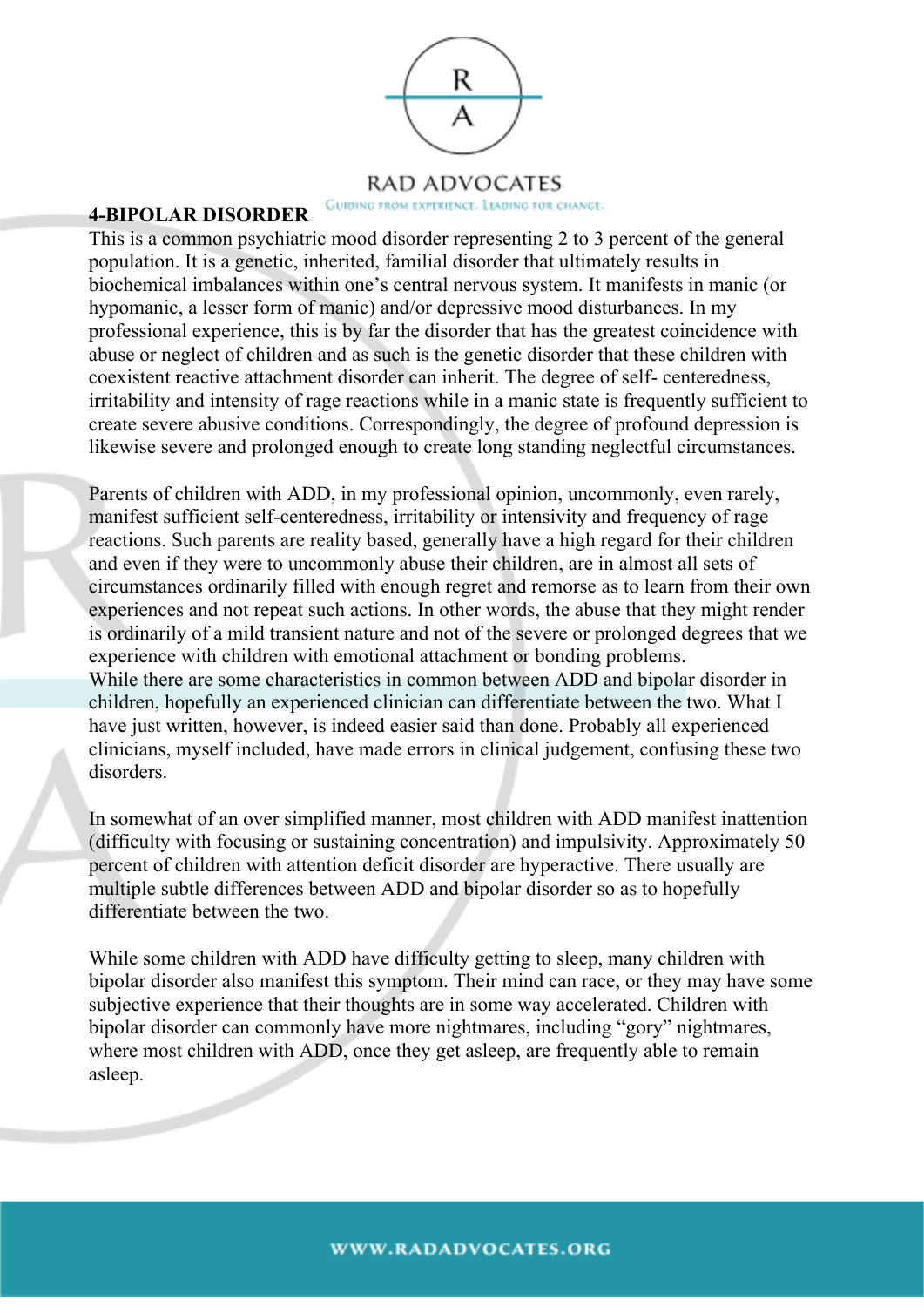

While some children with ADD are capable of having temper outbursts, these outbursts usually subside within a matter of several minutes. The rages for children with bipolar disorder can be of extremely intense degrees and may be prolonged over periods of a half hour to a few hours duration. During that time, children with bipolar disorder are capable of putting out an enormous amount of energy that is difficult for even an adult, while trying, to simulate. Children with ADD who have temper outbursts commonly manifest them as a result of some form of overstimulation or overexcitation, whereas children with bipolar disorder most commonly react to some form of limit setting.

While children with ADD can be moody, most would not be considered so. Children with bipolar disorder, on the other hand, commonly would be described as both moody and exhibiting tendencies toward mood swings. These mood swings can have a great deal of clysphoria (a mood of general dissatisfaction) as well as oversensitivity and irritability leading to the above-mentioned rage reactions.

Motivational factors also tend to differ between children with bipolar disorder and those with ADD. Children with ADD are truly inattentive and lack the capacity to sustain concentration. They tend to remain motivated and willing to please, though their follow through and resultant productivity can be poor. The concentration of children with bipolar disorder depends much more on motivation and frequently manifests a similar but different symptom known as distractibility.

Children with bipolar disorder are much more "intense" by nature, whereas children with ADD are much more "laid back". Children with bipolar disorder can accomplish a great deal within a relatively short period of time. At times, they may appear especially motivated, enthused and interested in certain activities, and at other times their productivity will be practically nonexistent as they show almost no motivation, interests or enthusiasm, even for things they have historically enjoyed doing.

Children with bipolar disorder may even show certain giftedness or creativity, particularly along verbally articulate lines, whereas children with ADD usually are less inclined to the above characteristics. Children with ADD "see the forest and not the trees", i.e., getting a general feel for the "vibes" of a situation, while misunderstanding detail. Children with bipolar disorder, on the other hand, "see the trees and not the forest", sometimes obsessing on detail, while missing the global picture.

The misbehavior of children with ADD is often accidental, due to inattentiveness or obliviousness of circumstances. Children with bipolar disorder tend to be much more destructive. Children with bipolar disorder look as if their destructiveness has far more innate thoughtfulness, consciousness, deliberateness and purposefulness.

ADD tends to be chronic and continual, but tends toward gradual improvement with age and experience. While there may be no clear episodic or cyclic patterns within children with bipolar disorder, their behavior tends to worsen over the years.